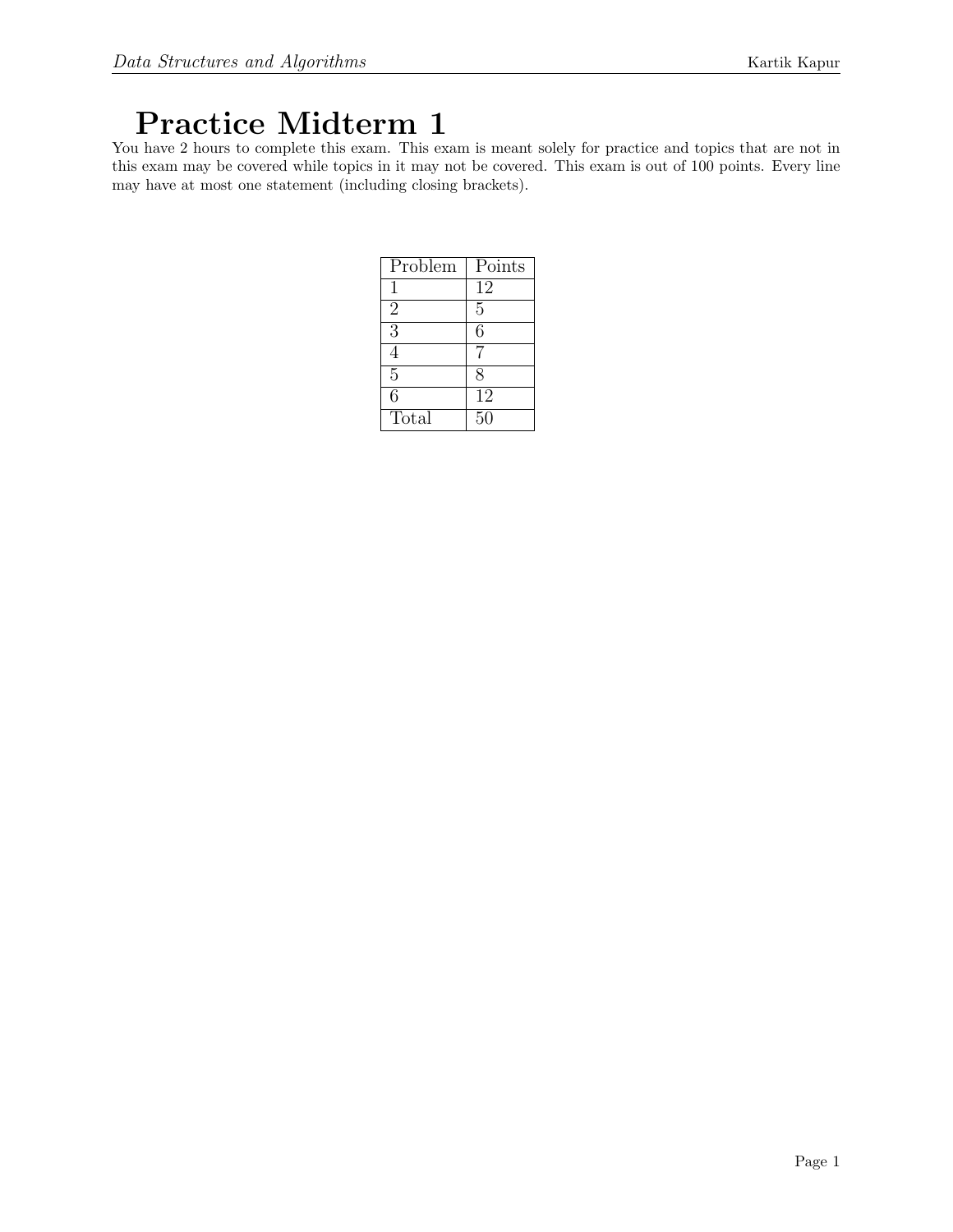# 1 (Vitamin) C what's going on? (4 pts)

Step through the running of the following program. At certain point in the methods there are comments with letters. In the corresponding blanks for each letter, write the values of  $\sigma$ 1.x[0],  $\sigma$ 1.x[1],  $\sigma$ 2.x[0], and  $o2.x[1]$ . Assume that we start off with the constructor being called.

```
public class OJ{
    \mathbf{int} \left[ \ \right] \ x;OJ z;
    OJ(int x, int y){
         this x = new int [2];this x[0] = x;this x[1] = y;}
}
public class Juice {
    public OJ o1;
    public static OJ_02;
    Juice () \{o1 = new \; OJ(1, 2);o1 x = new OJ(5, 6);o2 = new \text{OJ}(3, 4);o2 \t{.} z = new \tOJ(7, 8);p ulpify ( );vitaminSeed ();
         appleImposter ();
    }
    public void pulpify () {
         o1 x[1] = o2 x[1]; \ \frac{\pi}{4}}
    public void vitaminSeed () \{o1 x [0] = o1 x x [0]; \ \n1/bo2 \cdot x [0] = o2 \cdot z \cdot x [1]; \text{ // } co1 x = o2;}
    public void apple Imposter () \{o1 \cdot x [1] = o2 \cdot x [0];o2 \cdot x [0] = o1 \cdot x [1];o2 \cdot x [1] = o1 \cdot z \cdot x [0]; \ \n1/d}
}
  a 0.1 \times [0], 0.1 \times [1], 0.2 \times [0], 0.2 \times [1]b o1.x[0] , o1.x[1] , o2.x[0] , o2.x[0] , o2.x[1]
   c o1.x[0] , o1.x[1] , o2.x[0] , o2.x[1] , o2.x[1] , o2.x[1]
  d o1.x[0] , o1.x[1] , o2.x[0] , o2.x[1] , o2.x[1] , o2.x[1]
```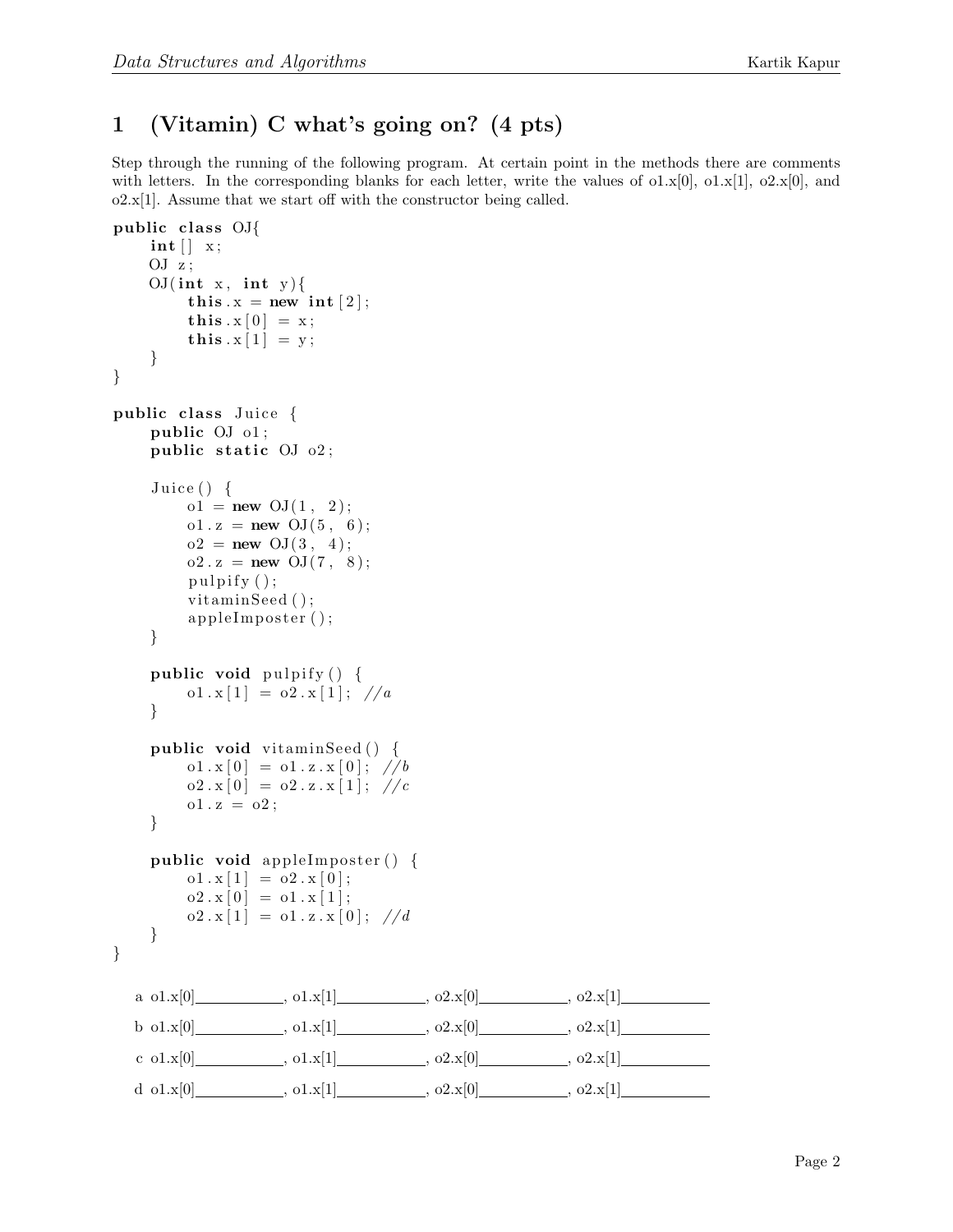#### 2 Errrrr. . . ..er: (5 pts)

Below we have a buggy class. Your job is to identify all errors. In the lines below write the line number for each line that has an error. For each error, write down "C" if it a compilation error and "R" if it is a runtime error. If a line relies on something that has errored out, you can assume that the prior error was fixed. Assume we start off by instantiating the class CorR. There are at most 10 errors total.

```
1 public class CorR \{2 public static final int \vert \vert arr = new int [10];
3 int i ;
4 XD xd ;
5 public class XD \{6 public int val;
7 XD(int x) {
8 val = x;9 }
10 }
11 \qquad \text{CorR}() \quad \{12 i = 5;
13 xd = new \; XD(i);
14 diggity ();
15 dawg();
16 \qquad \qquad \text{coolCat}();
17 }
18
19 public static void diggity () {
20 \ar{r} [0] = 10;21 xd. val = 0;22 \ar{r} [2] = 15;23 }
24
25 public void dawg() {
26 for (int i = 0; i < arr length; i++) {
27 \ar{r[i]} = i * 2 + 1 - 10 + .5;28 }
29 diggity ();
30 new int \begin{bmatrix} \end{bmatrix} temp = new Integer \begin{bmatrix} 10 \end{bmatrix};
31 \quad \text{arr} = \text{temp};32 }
33
34 public static void coolCat() {
35 i ++;
36 dawg ( ) ;
37 \ar{r}{2} = \ar{r}{1} + 5;38 xd = new \, \text{XD}(10);39 int \begin{bmatrix} \end{bmatrix} temp = ((\text{int } \begin{bmatrix} \end{bmatrix}) new double [10]);
40 temp = arr;41 }
42 }
```
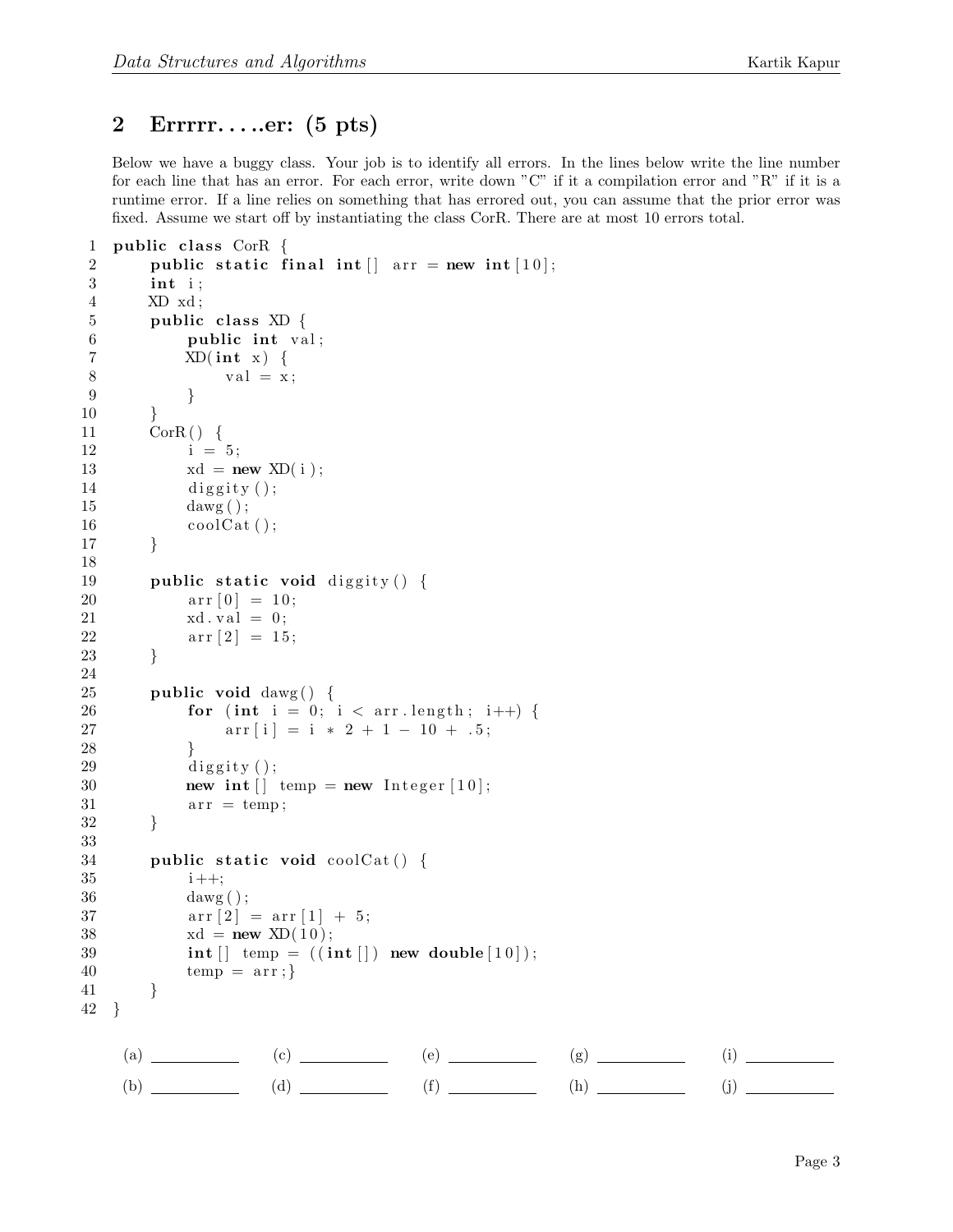# 3 Casts and Inheriting Broken Bones (12 pts)

Below is a set of classes. We will have a series of method calls. In the lines following each method call (one line per line that is displayed after the call), write what is printed, if anything at all. If there is a compilation or runtime error please say which one it is. You may assume that previous lines affect the following.

```
public class Garmr \{int size;
    boolean hasfangs;
    String name;
    public Garmr() {
        size = 0;
        has fangs = false;
        name = "Grimie";System.out.println("Woof");
    }
    public Garmr(int size, boolean fangs, String name)this size = size;this . has fangs = fangs;
        this. name = name;
        System.out.println("Hoowl");}
    public void open () {
        System . out . printh(n ("there");
    }
    public void bite() {
        if (!has fangs) {
            System.out.println("all bark");\} else \{System.out.println("snarl");}
    }
}
public class Fenrir extends Garmr {
    int anger;
    public Fenrir() \{System.out.println("hungry");this size = 100;}
    public Fenrir (int size, boolean fangs, String name, int fur) {
        super(fur, fangs, name);System.out.println("snarl");this . anger = anger;
    }
    public void howl() {
        System.out.println("howl");}
    public void howl (int loudness) {
        System.out.println(loudness + " OW");
    }
    public void bite() {
        System.out.println("yum!");}
}
```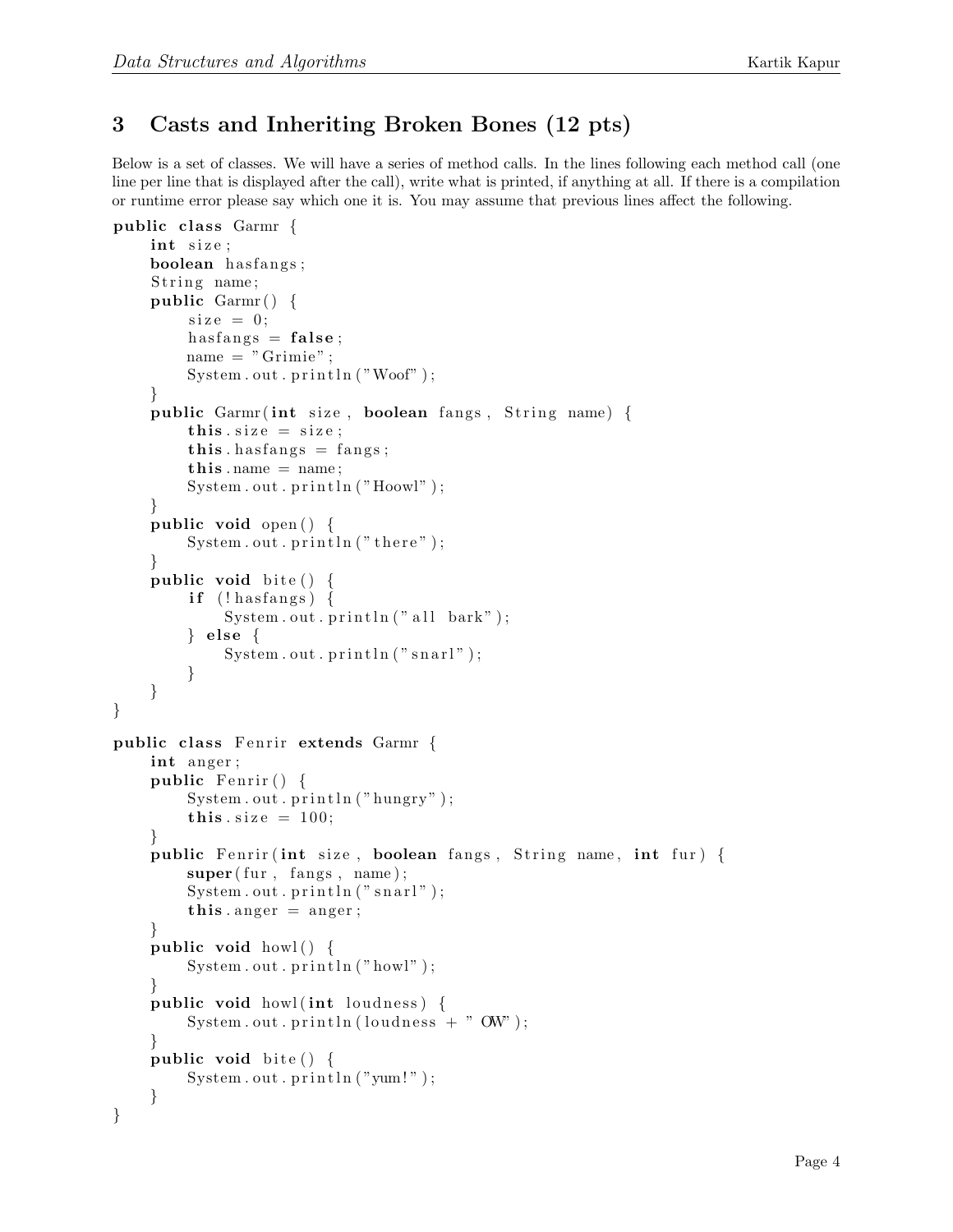- (a) Garmr smallBjorn =  $new$  Garmr();
- (b)  $small Bjorn.~bite()$ ;
- (c) Garmr furt =  $new$  Fenrir ();
- (d)  $furt.howl()$ ;
- (e)  $furt.bite()$ ;
- (f) Fenrir golt =  $new$  Garmr();
- (g) Fenrir nutty = (Fenrir) smallBjorn;
- (h) Fenrir yuli =  $new$  Fenrir  $(5, true, "jimbo", 10);$

<u> 1989 - Johann Barn, mars ann an t-Amhain</u>

<u> Alexandria (Carlo Carlo Carlo Carlo Carlo Carlo Carlo Carlo Carlo Carlo Carlo Carlo Carlo Carlo Carlo Carlo Ca</u>

- $(i)$  golt  $bite()$ ;
- $(j)$  yuli.bite  $();$
- (k)  $((\text{Fenrir}) \text{furt}) \text{. howl } (10);$
- $(l)$  yuli . howl();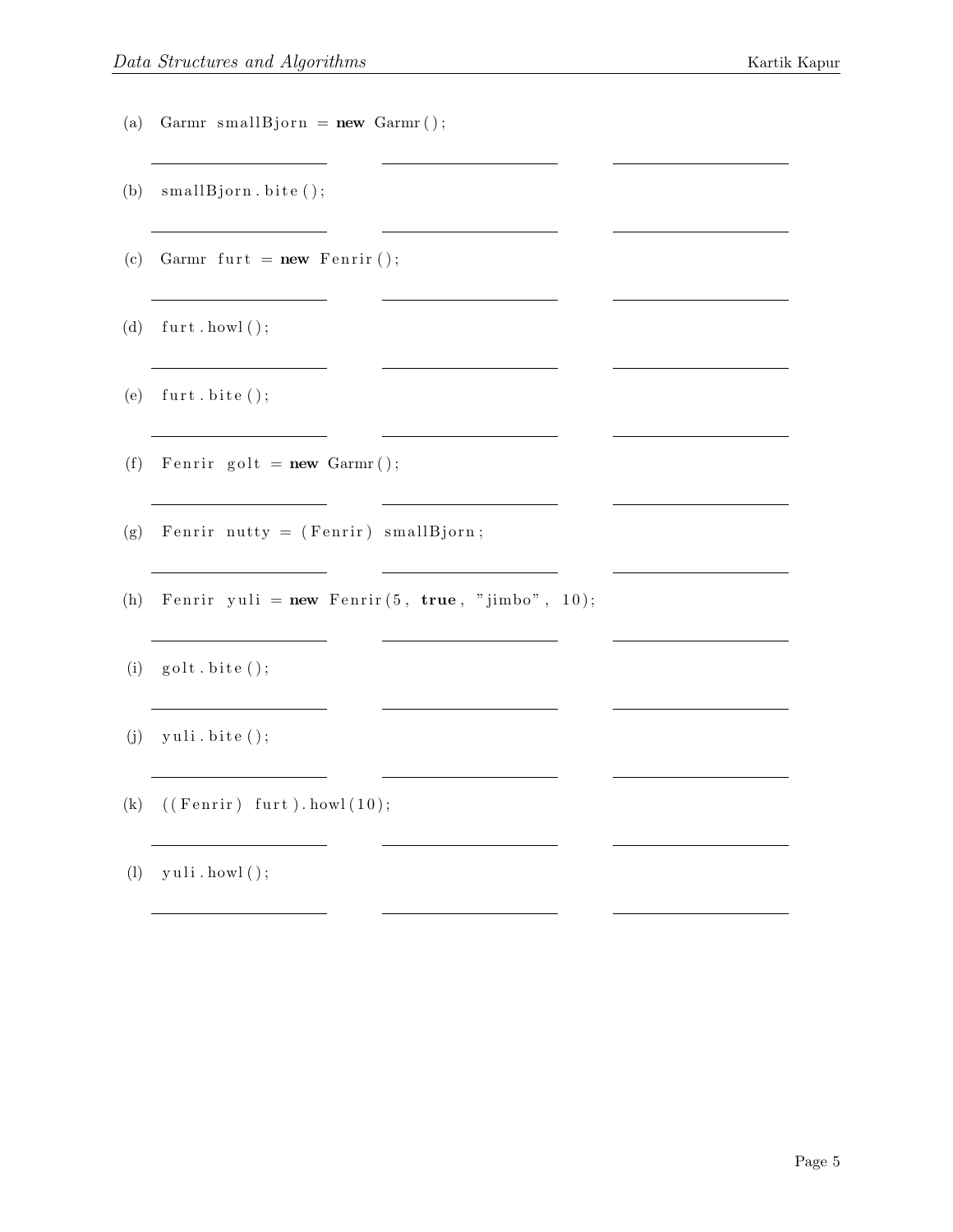# 4 It's always my de-Fault (5 pts)

Use the below interfaces to create a class that has the minimal amount of methods implements Viking and compiles.

```
public interface Norse {
    final static int burliness = 100;
    void breathe();
    void grunt();
}
public interface Viking extends Norse{
    final static int burliness = 300;
    boolean fly (boolean wings );default void grunt (String t)System.out.println(t + "ARRRRRGHT ;
    }
```
public class Bjorn implements Viking {

}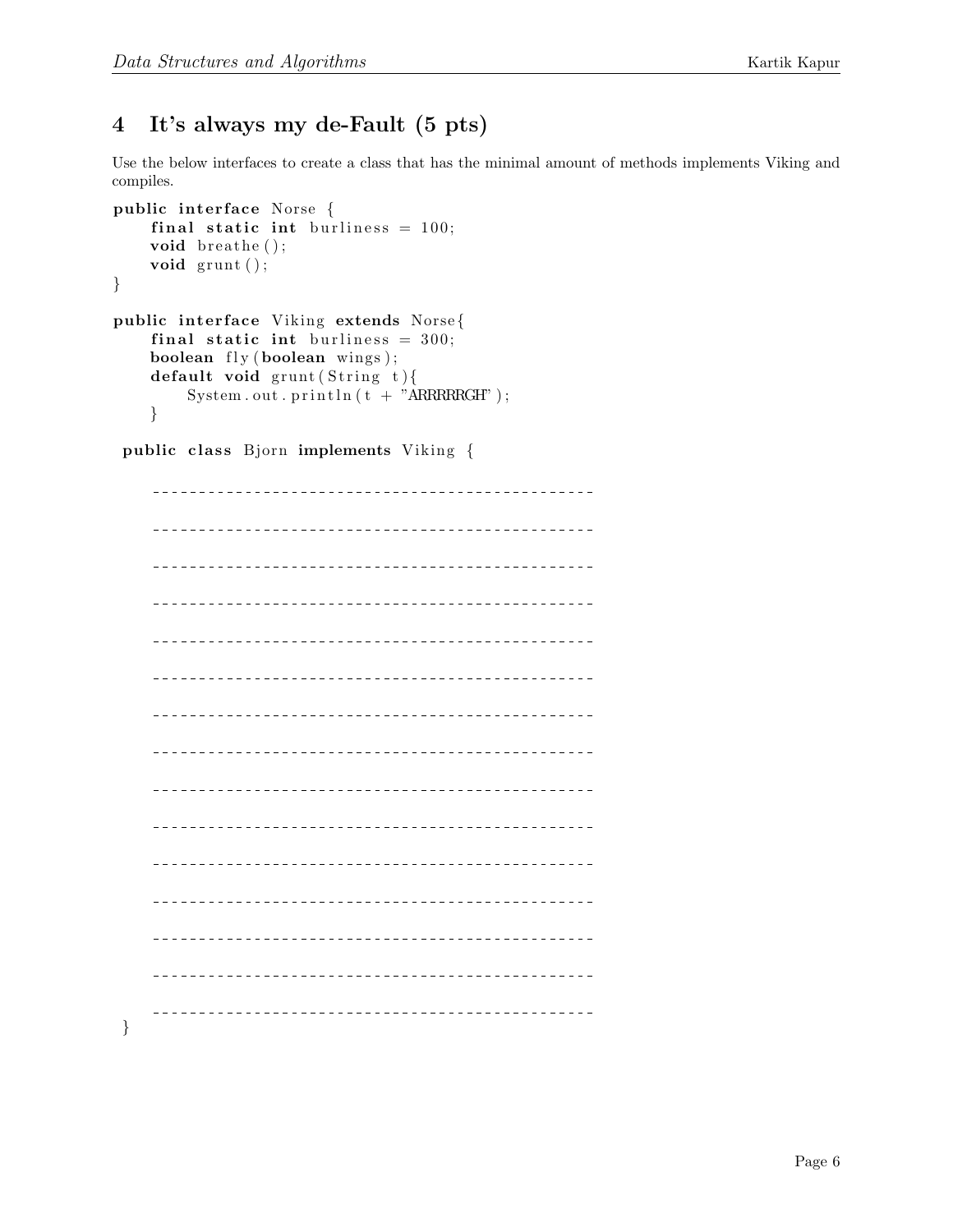# 5 Osmosis (10 pts)

We want to add a method to IntList so that if 2 numbers in a row are the same, we add them together and make one large node. For example:

```
1 \rightarrow 1 \rightarrow 2 \rightarrow 3 becomes 2 \rightarrow 2 \rightarrow 3 which becomes 4 \rightarrow 3public class IntList {
 public int first;
 public IntList rest;
 public IntList (int f, IntList r) {
  . . .
 }
 public void addAdjacent() {
  }
}
```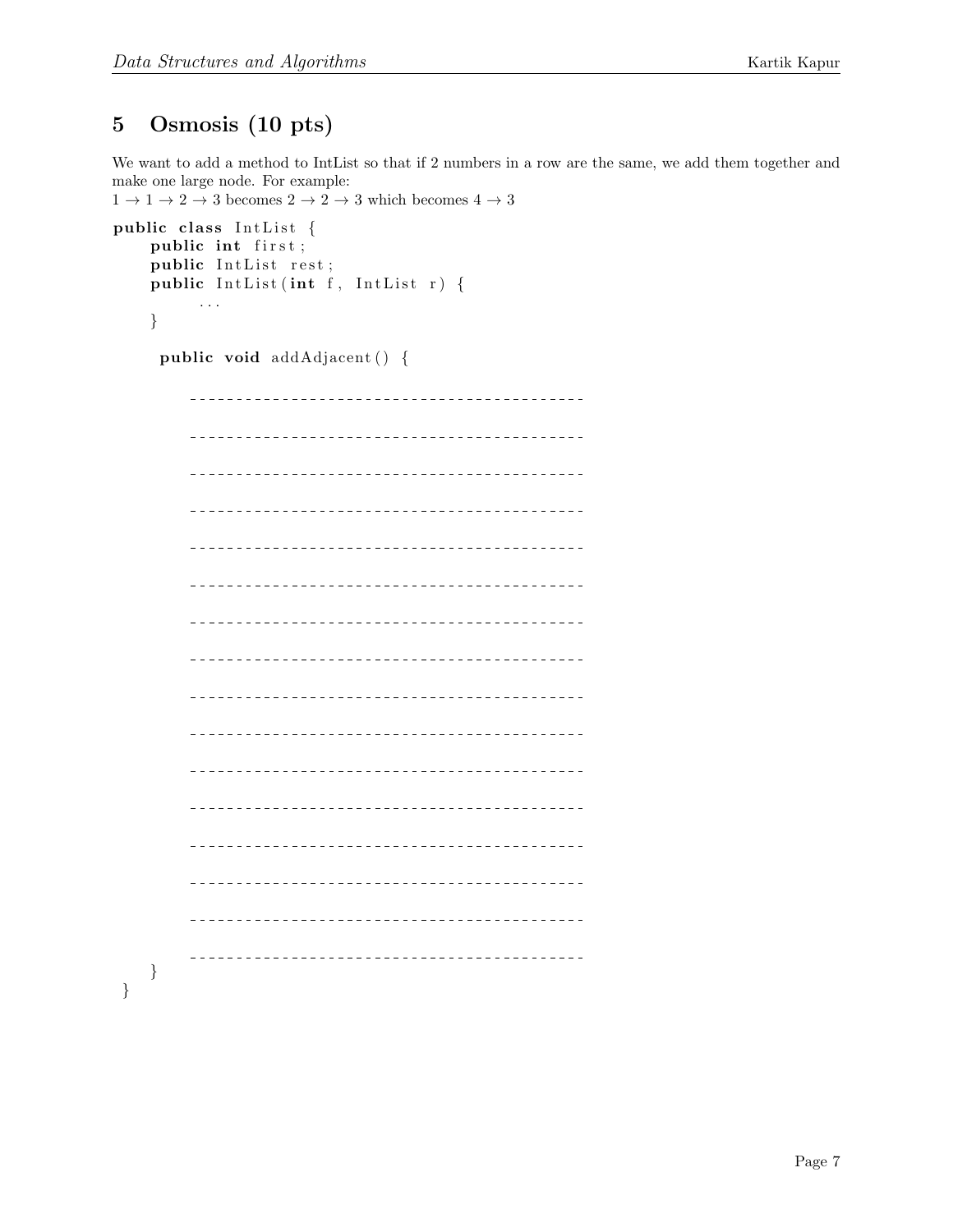### 6 Teenage Mutant Ninja Hurdles (8 pts)

For each of the following subproblems follow the instructions

- (a) General Colonel wants to make a method that both overloads and overwrites the method of a parent class. Is this possible? Explain your answer.
- (b) When would you use a comparable over a comparator? Which one is preferable?
- (c) True or False, an instance of a class has a broader scope than just the class. That is, from an instance, you can always call at least as the variables and methods as you can from just the class.
- (d) Does overloading a method take into account the return value? Basically would changing public int hello(int hi)... to public boolean hello(int hi)... be valid? Explain why.

# 7 Riddle Me This (0 pts)

What is it that no person wants to have but no person wants to lose?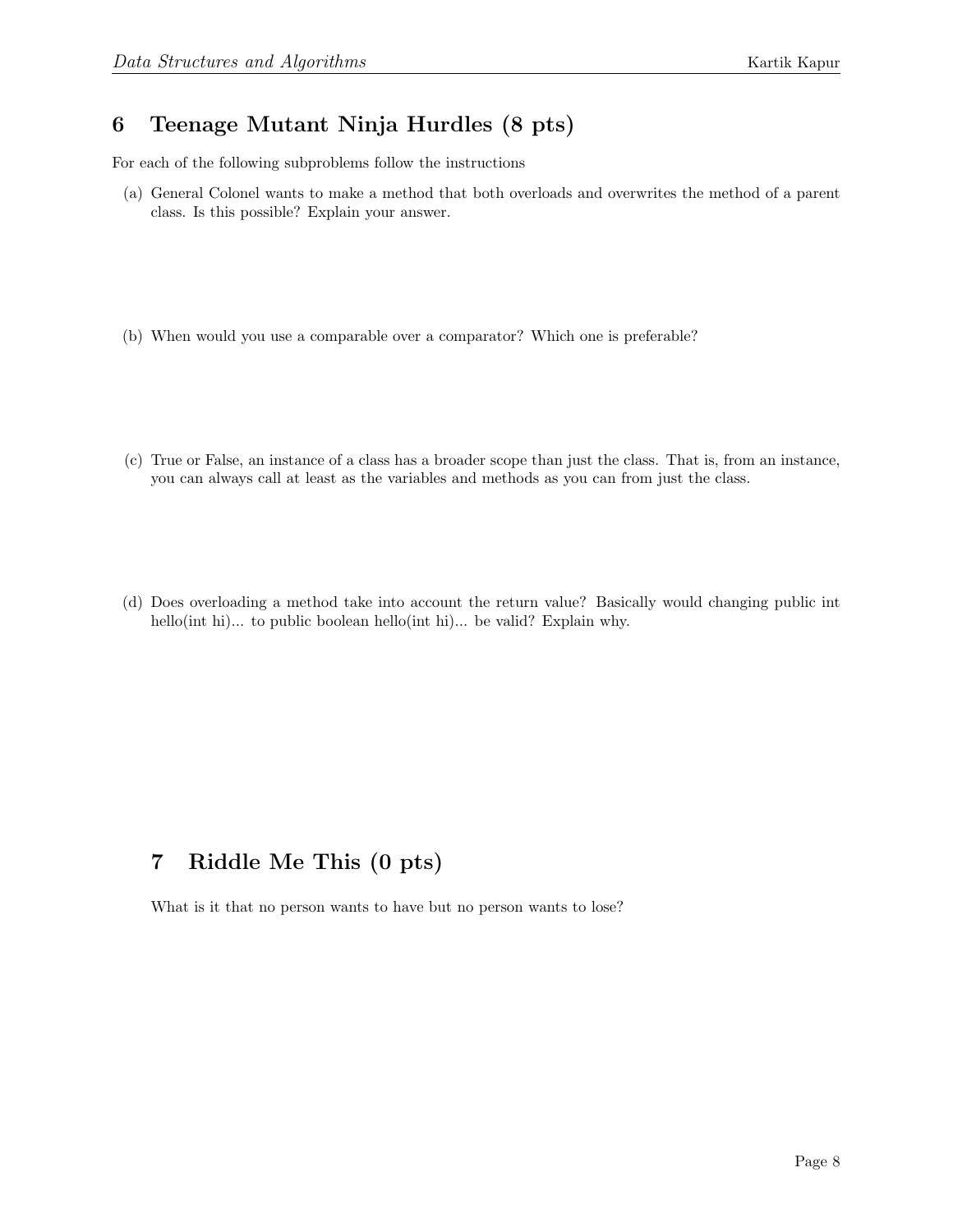## 8 A Test Within a Test (12 pts)

Corn on the Cobb is a IntList Romer who wants to edit the IntList class so that it can help him roam safely. His idea is to write a method *dreaming* which is a method that adds a number to the end of an IntList. However, there is a catch. The IntList must have a size less than or equal to 3. If the size ever exceeds 3, the first element of the IntList must be removed and the second element should become the new start of the IntList. For example, say we have the following calls

```
1 \quad a = new \text{ IntList}();
```

```
2 a. dreaming (1); a. dreaming (2); a. dreaming (3); a. dreaming (4);
```
a.first would be 2, a.rest.first would be 3, a.rest.rest.first would be 4 equivalent to the IntList  $2 \rightarrow 3 \rightarrow 4$ . It is this IntList because 1 is removed when 4 is added since the IntList size would exceed 3.

(a) Complete the IntList class such that it fulfills the above requirements. Below is the IntList class for reference. A reminder that the dreaming method is void. (8 pts) abscissa

```
public class IntList {
  public int first;
  public IntList rest;
  public IntList (int f, IntList r) {
     . . .
  }
  public int size () {
     . . .
  }
  public void dreaming (int n) \{if (this.size() == 0) {
       --------------------------------------;
     \} else {
       i f ( ) {
              ______________________________
            }
       I n t L i s t p =
       while ( ) {
         }
             }
   }
```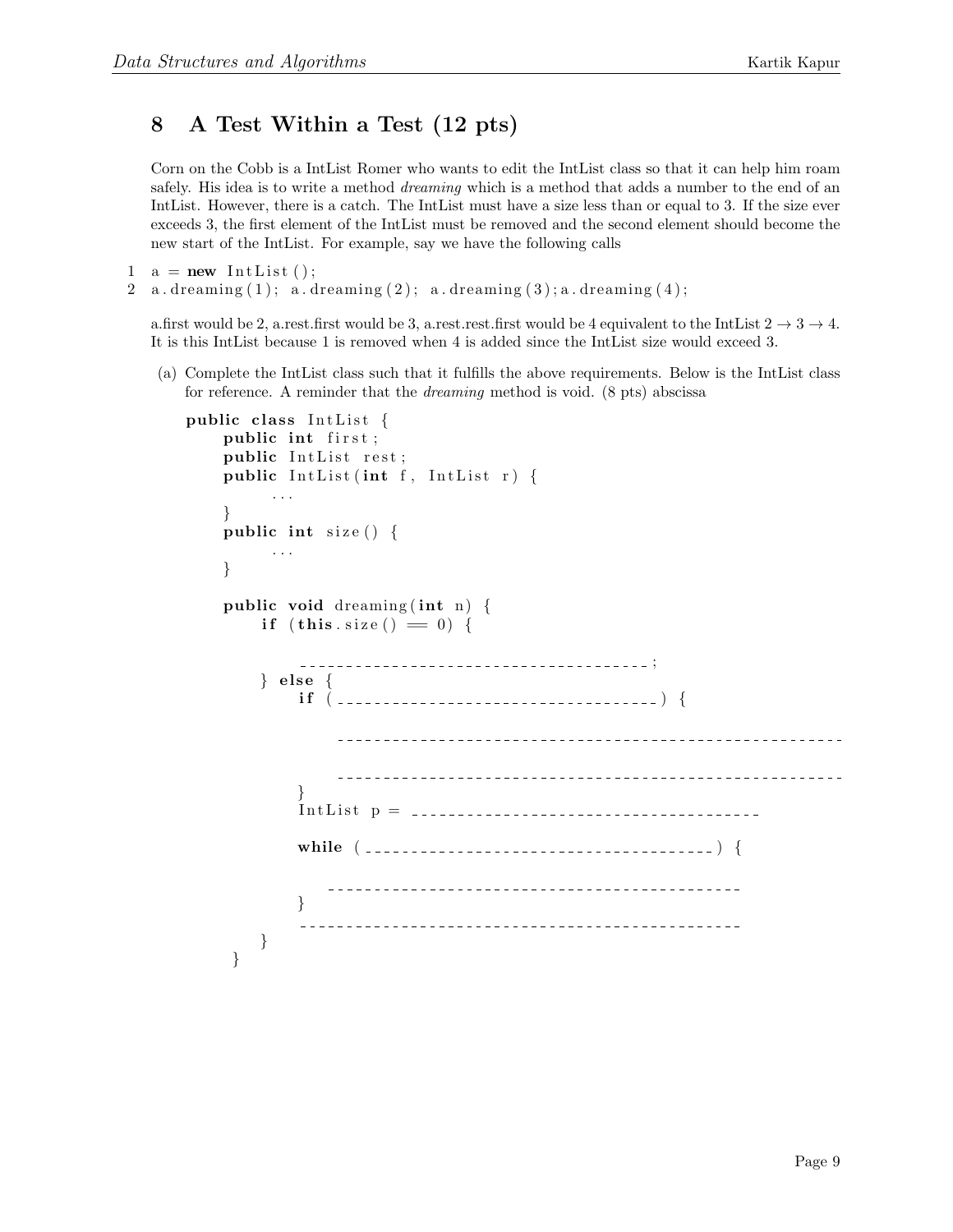}

(b) Corn on the Cobb now wants to test this code to make sure that he does not lose his way in his dreams (that would really suck). Write a basic JUnit test to make sure that your code works as expected.

Note: The IntList.list(1, 2, 3,4, 5) would make an int list  $1 \rightarrow 2 \rightarrow 3 \rightarrow 4 \rightarrow 5$ 

public void testDreaming(){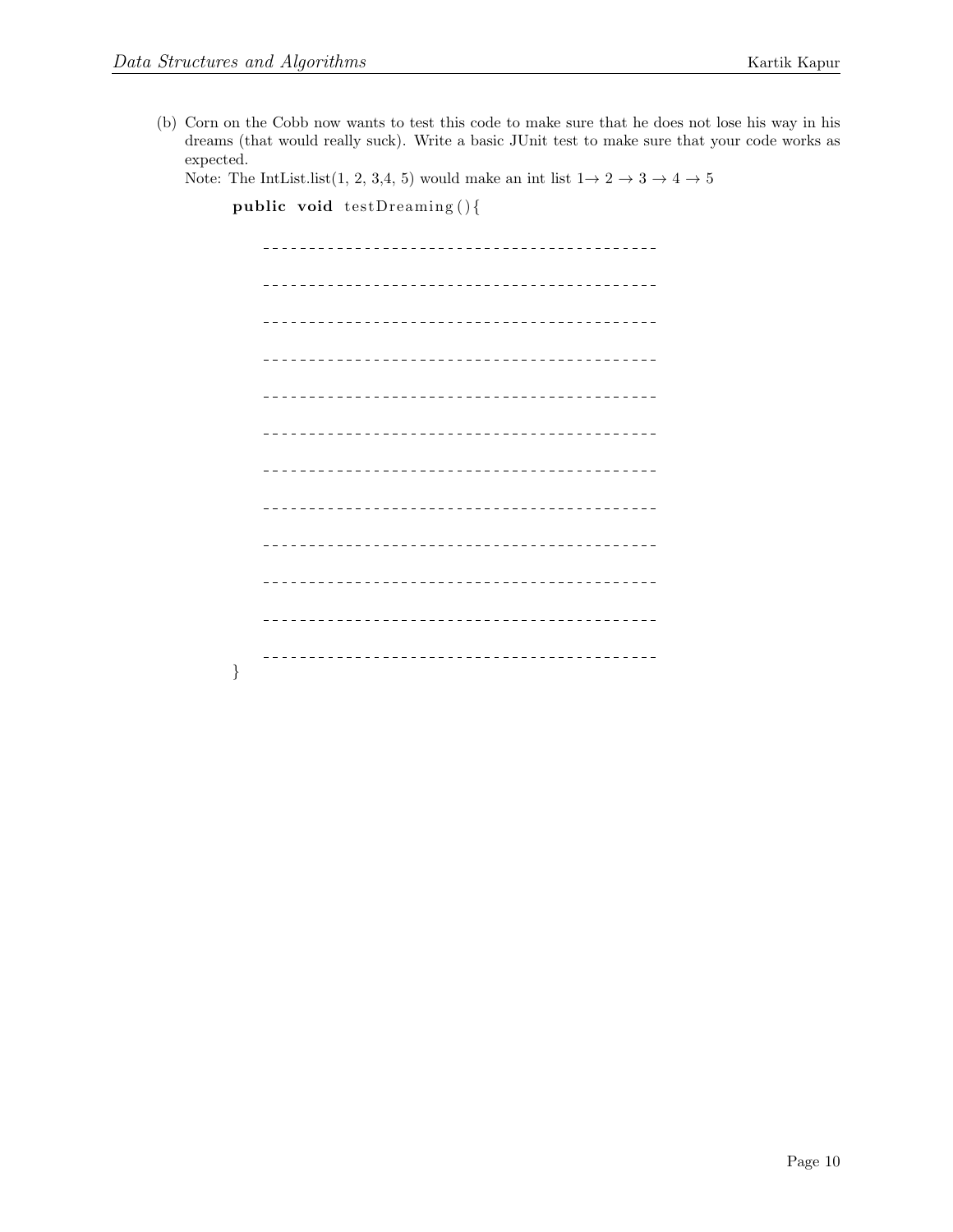# 9 Compearisons and other fruits (20 pts)

Note, the below problem is fairly hard, it is recommended to make sure the prior problems are done properly before attempting this one.

You have a special BNode class. Each BNode class looks as follows

```
public class BNode \{int sugar;
    BNode next ;
}
```
You are now attempting to construct a BList. A BList is similar to an SList- specifically, it looks as follows:

```
public class BList \{BNode first; // First nodeint sweetness; //The sum of the sugar of all BNodes in BList
    int size; // The number of BNodes in the BL ist
}
```
Your job is to complete the following methods in the BList class.

- $BList()$ : The Constructor for a BList fill it as you see fit.
- BList addtoBList(BNode elem, BList lst): Returns a BList with elem added to lst. If elem's sugar value is greater than lst's sweetness value then returned BList should have elem at the front– otherwise it should have elem at the end of the BList.
- BList addBLists(BList a, BList b): Returns a BList with a and b added together. Use the following scheme for adding BLists:
	- 1. The BList whose sweetness value is larger should come before the BList with the smaller sweetness value.

For example, say we had list a which has a sweetness value of 3 and list b which had a sweetness value of 4. The resulting BList would be  $b \to a$ 

- 2. If the sweetness values for the two BLists are the same then the one with the larger size comes first.
	- For example, say we had list a which has a sweetness value of 3 and size of 3 and list b which also had a sweetness value of 3 but had a size of 2. The resulting BList would be  $a \rightarrow b$
- 3. If the sizes are the same too then put a as the first list followed by b.
	- For example, say we had list a which has a sweetness value of 3 and size of 3 and list b which also had a sweetness value of 3 and a size of 3. The resulting BList would be  $a \rightarrow b$
- BList  $addToEnd(BList\ a,\ BList\ b)$ : Takes in two BLists, a and b, and adds b to the end of a. Say list a is equal to  $q \to f \to w \to e$  and list b is equal to  $h \to i$ . calling addToEnd(a,b) would result in the list  $q \to f \to w \to e \to h \to i$

In addition to this, you will have the option to complete a BListComparator class (cross it out if you choose not to use it.)

Remember to update instance values when you add elements to BLists.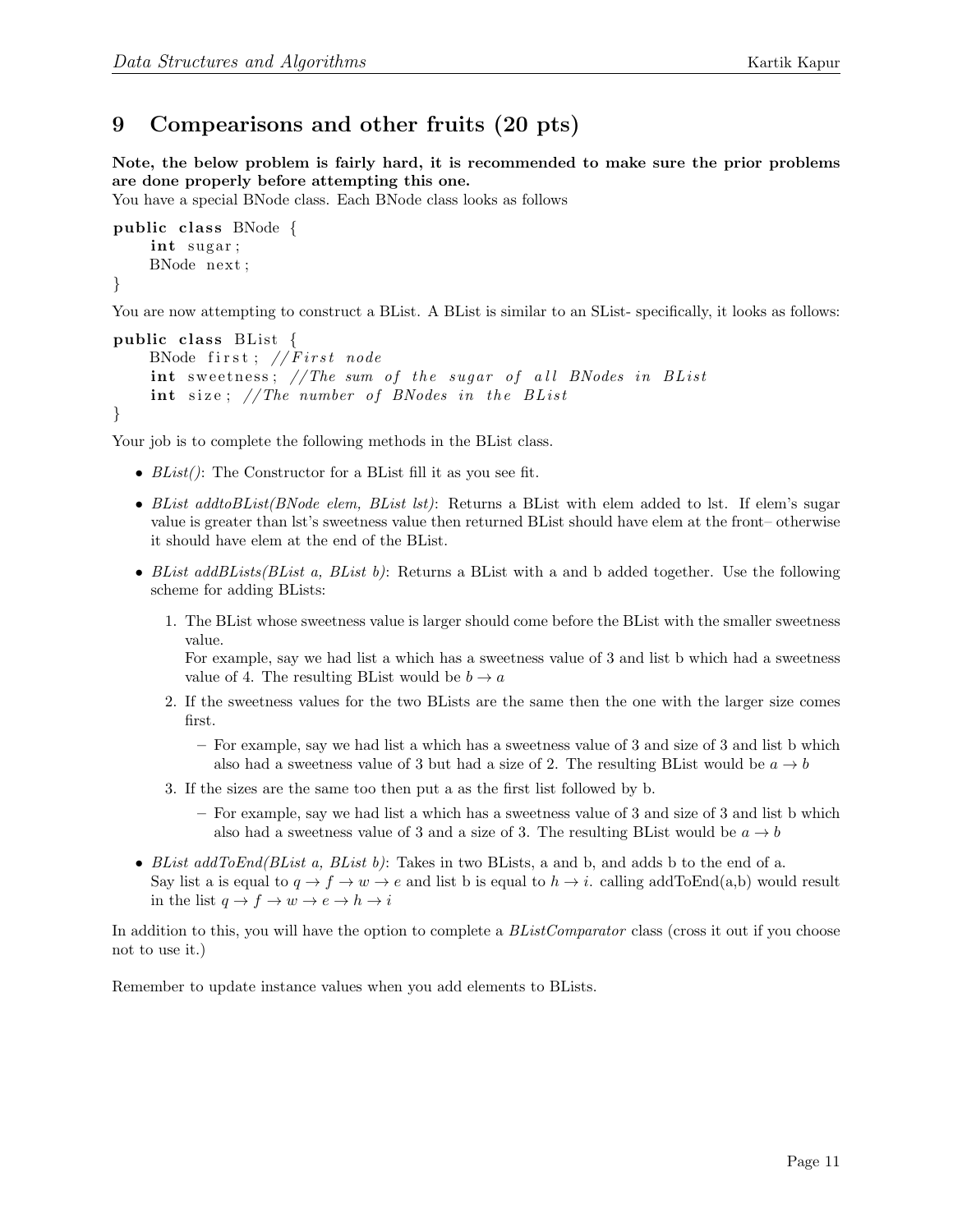```
public class BList \{BNode first; // First nodeint sweetness; // The sum of the sugar of all BNodes in BList
   int size; // The number of BNodes in the BList
   public BList (BNode a) {
      this. first = \ldots = \ldots = \ldots = \ldots = \ldots = \ldots = \ldots = \ldots = \ldots = \ldots = \ldots = \ldots = \ldots = \ldots = \ldots = \ldots = \ldots = \ldots = \ldots = \ldots = \ldots = \ldots = \ldots = \ldots = \ldots = \ldots =
      th is . s w e e t n e s s = ;
      this.size = \ldots = \ldots = \ldots = \ldots = \ldots = \ldots = \ldots = \ldots ;
   }
   public BList add to BList (BNode a, BList b) {
      ;
       ;
   }
   public BList addBLists (BList a, BList b) {
        }
   public BList addToEnd (BList a, BList b) {
     BNode head = ______________________________;
     BNode curr = head;while ( curr != null ) {
        curr = curr.next;}
      curr.next = ___________________________________;
           }
}
```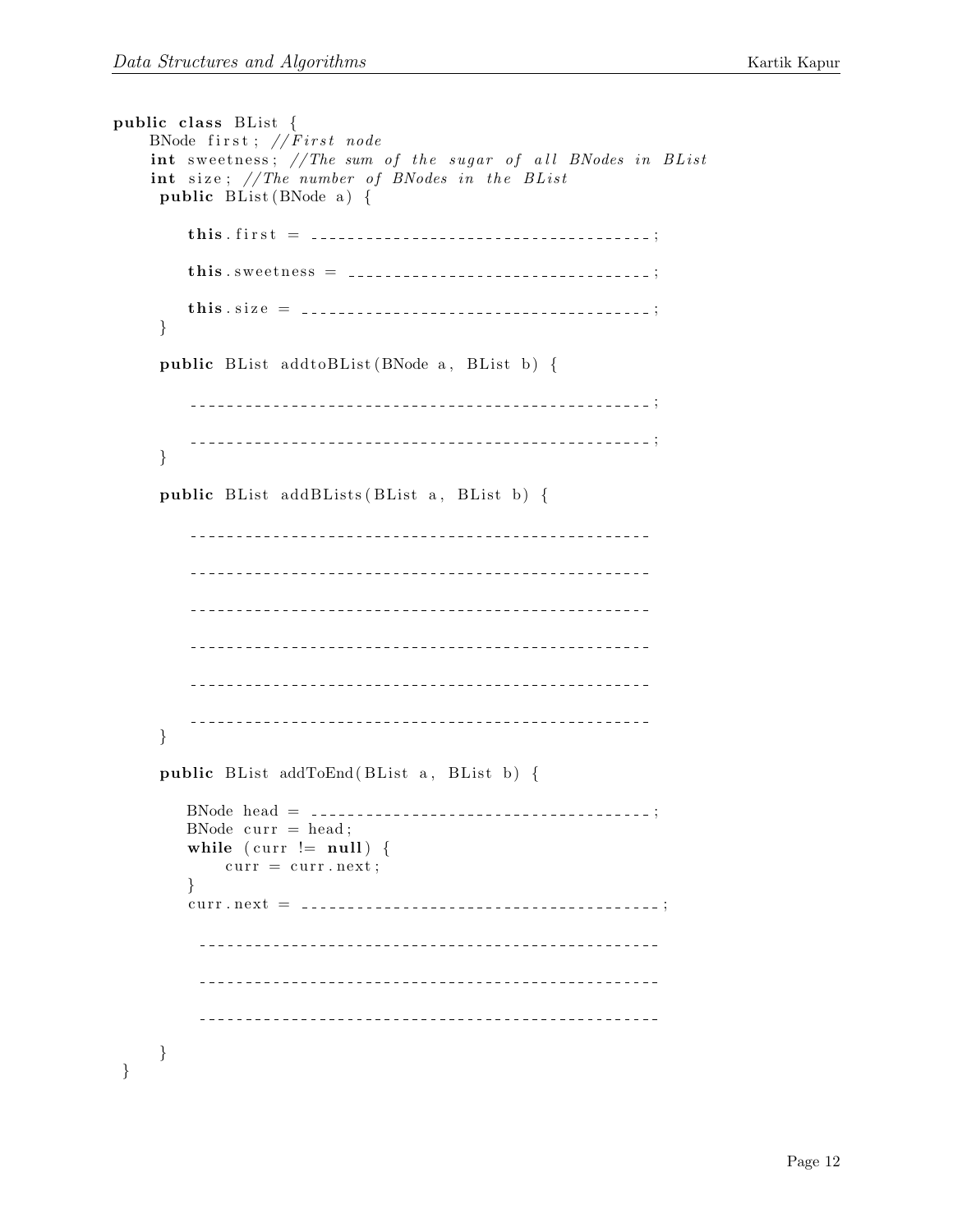public class BListComparator implements  $Comparison < 2$ public int compare ( ) { ; ;  $- - -$ ; ; } }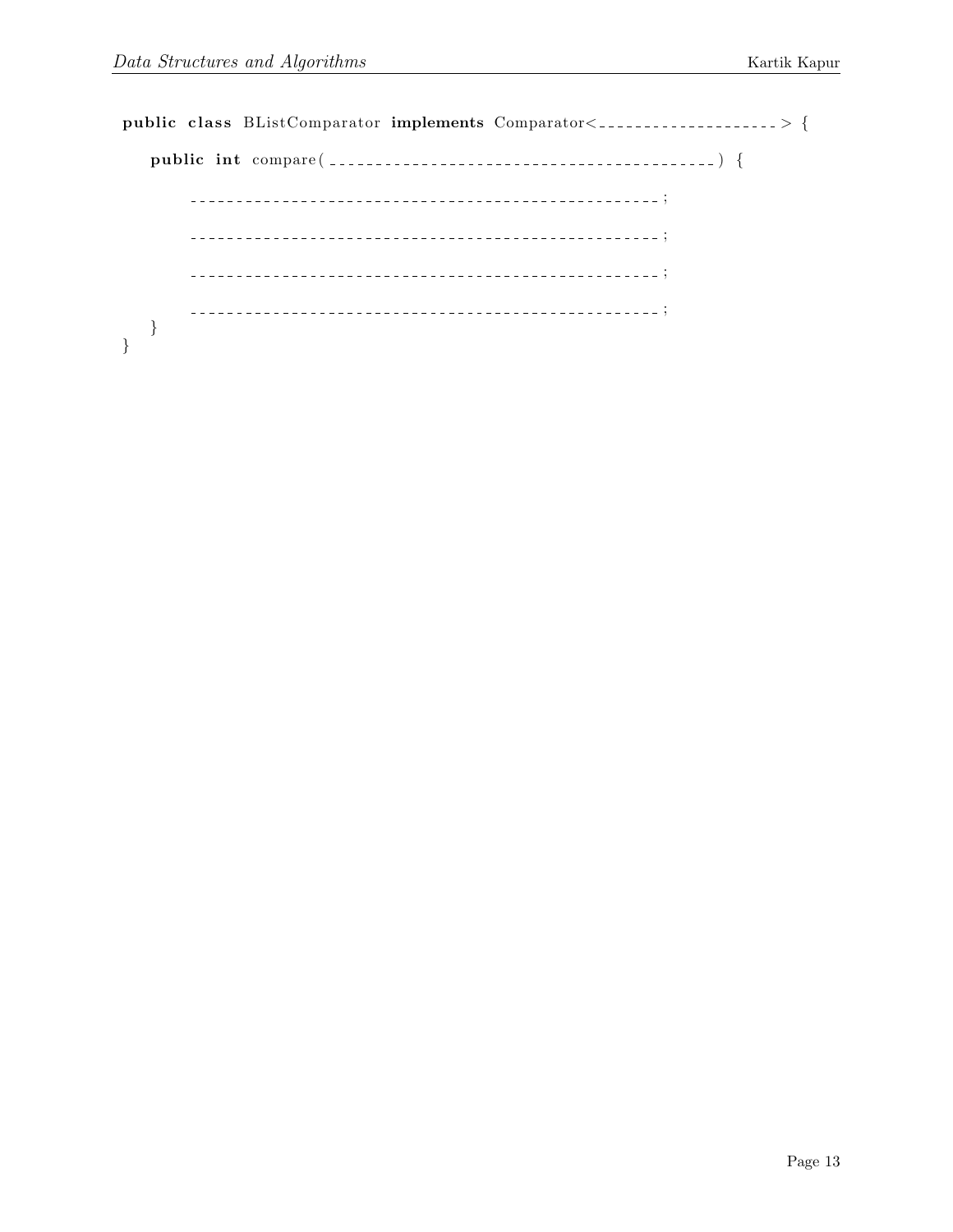### 10 Arrrrghrays (25 pts)

Purplebeard and his lackey Turquoisenail are sailing the 10 seas. In order to sail well, they want to be able to create a map. They managed to create their square map, but Turquoisenail tripped and put it through a paper shredder. They managed to store the scrap images into a 1d array, but they need to piece it back into an NxN map. You are lucky because on each piece you have the longitude and latitude written down. Write a short program to help put the pieces back together. The pieces should be as follows:

| 0,20 | 10,20 | $20,20$ |
|------|-------|---------|
| 0,10 | 10,10 | 20,10   |
| 0,0  | 10,0  | 20,0    |

In the upper left corner of the table, 0 is the longitude and 20 is the latitude.

For this problem you have access to only arrays

a For the first part of this problem, make a Piece class that store longitude and latitude.

#### public class Piece{

}

------------------------------------; --------------------------------; public Piece (int x, int y) { ; ; }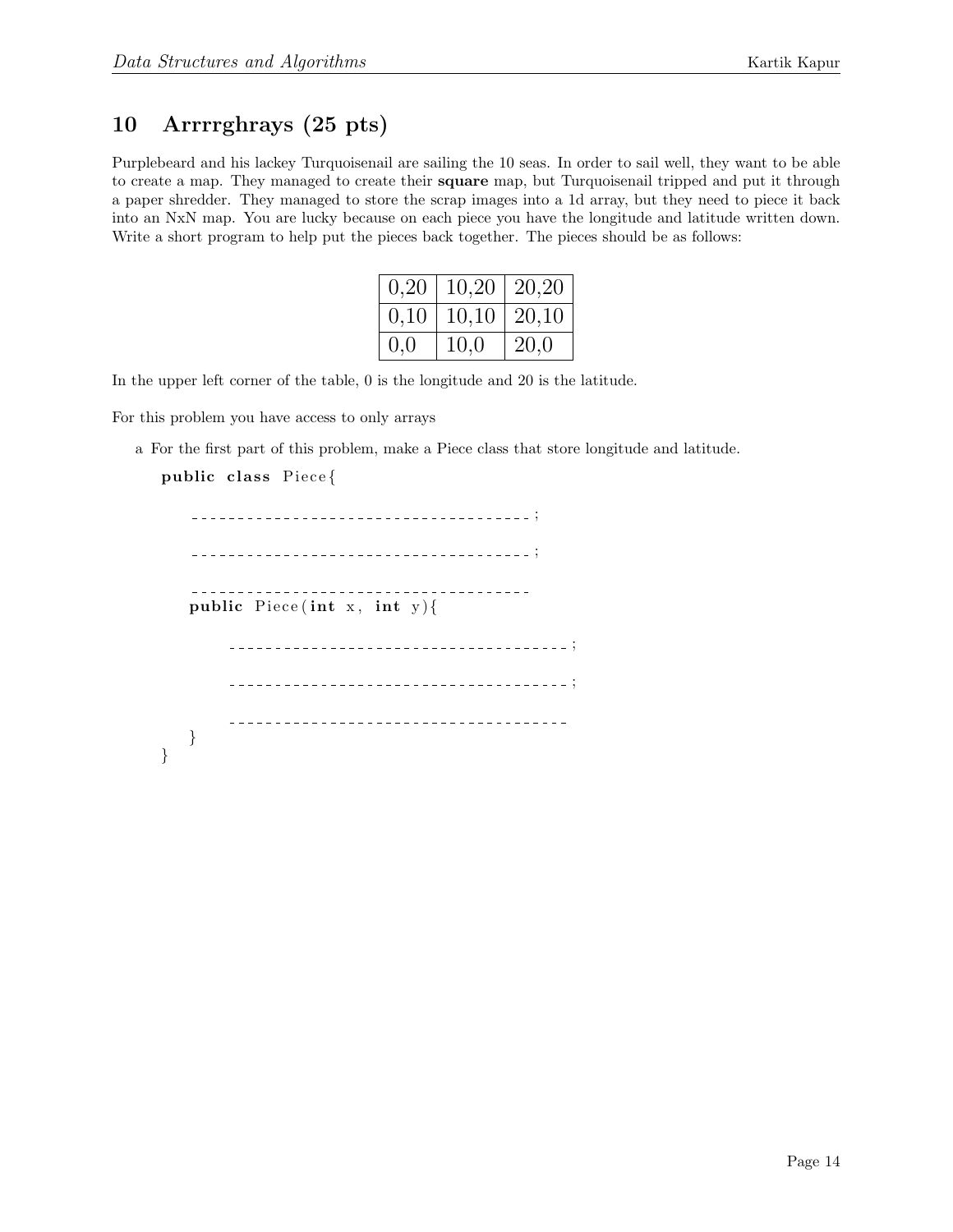b The next part of this problem is take the Pieces in the given 1D Piece array, where Pieces are in no particular order, and put it into a 2D array where each row filled with Pieces that have the same latitude.

```
public Piece [ [ ] groupByLat (Piece [ ] p) {
  int width = ( int ) ;
  Pi e c e [ ] [ ] latGroup = new Pi e c e [ ] [ ] ;
  for (int i = 0; i < \ldots : \ldots : i++){
     for (int j = 0; j < -----------------------------; j++){}i f ( latGroup [ j ] [ ]== ){
                    ;
            break ;
         }
         else if ( \ldots \ldots \ldots \ldots \ldots \ldots \ldots \ldots \ldots \ldots \ldots \ldots \ldotsint counter;
            for (counter=0; \ldots \ldots \ldots \ldots \ldots \lt p.length-1; counter++){
               \textbf{if}(\ ]break ;
               }
            }
                    = ;
            break ;
         }
     }
  }
return latGroup ;
}
```